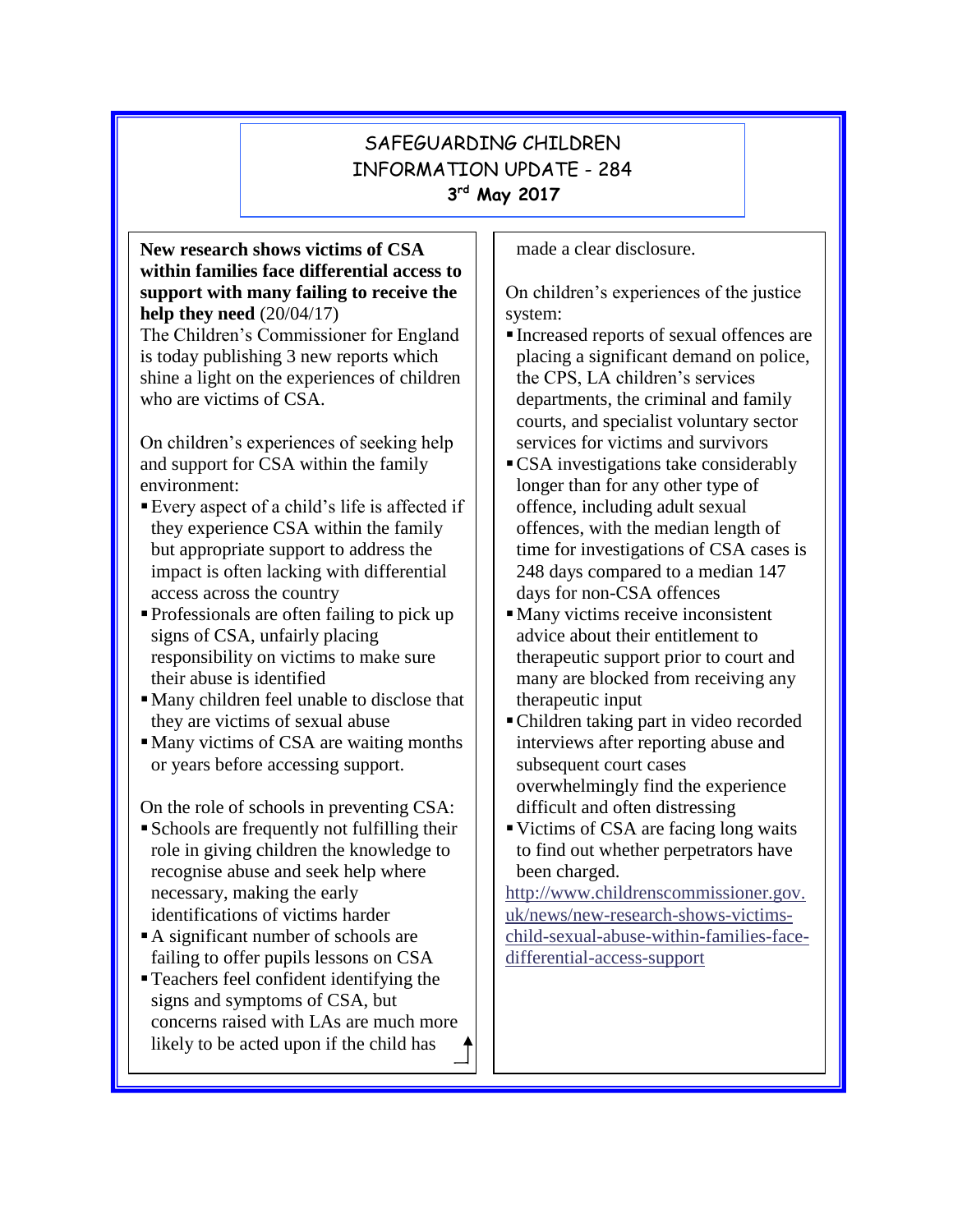## **The Right Way – A Children's Rights Approach** (March 2017) A Children's Rights Approach is a

principled and practical framework for working with children, grounded in the UNCRC. It is about placing the UNCRC at the core of planning and service delivery and integrating children's rights into every aspect of decision-making, policy and practice. [https://www.childcomwales.org.uk/wp](https://www.childcomwales.org.uk/wp-content/uploads/2017/04/The-Right-Way.pdf)[content/uploads/2017/04/The-Right-](https://www.childcomwales.org.uk/wp-content/uploads/2017/04/The-Right-Way.pdf)[Way.pdf](https://www.childcomwales.org.uk/wp-content/uploads/2017/04/The-Right-Way.pdf) [https://www.childcomwales.org.uk/public](https://www.childcomwales.org.uk/publications/) [ations/](https://www.childcomwales.org.uk/publications/)

## **Child death overview panels: contacts** (21/04/17)

Contact details of the people in CDOPs who are responsible for receiving child death notifications.

[https://www.gov.uk/government/publicati](https://www.gov.uk/government/publications/child-death-overview-panels-contacts) [ons/child-death-overview-panels-contacts](https://www.gov.uk/government/publications/child-death-overview-panels-contacts)

## **Guidance - Governance handbook and competency framework** (21/04/17)

Guidance on the roles and duties of governing boards, and advice on the skills, knowledge and behaviours they need to be effective.

[https://www.gov.uk/government/publicati](https://www.gov.uk/government/publications/governance-handbook) [ons/governance-handbook](https://www.gov.uk/government/publications/governance-handbook)

## **Pupil absence in schools in England: 2015 to 2016** (19/04/17)

This release reports on pupil absence in primary and secondary schools in the 2015 to 2016 academic year.

[https://www.gov.uk/government/statistics/](https://www.gov.uk/government/statistics/pupil-absence-in-schools-in-england-2015-to-2016) [pupil-absence-in-schools-in-england-](https://www.gov.uk/government/statistics/pupil-absence-in-schools-in-england-2015-to-2016)[2015-to-2016](https://www.gov.uk/government/statistics/pupil-absence-in-schools-in-england-2015-to-2016)

## **Special educational needs survey 2018: guide** (12/04/17)

Guide for LAs completing returns for the 2018 special educational needs survey, commonly known as SEN2.

[https://www.gov.uk/government/publicati](https://www.gov.uk/government/publications/special-educational-needs-survey-2018-guide) [ons/special-educational-needs-survey-](https://www.gov.uk/government/publications/special-educational-needs-survey-2018-guide)[2018-guide](https://www.gov.uk/government/publications/special-educational-needs-survey-2018-guide)

### **School to school (S2S) data transfer system: guides** (12/04/17)

How schools LAs access and use the S2S secure data transfer system.

[https://www.gov.uk/government/publicati](https://www.gov.uk/government/publications/school-to-school-guides-for-schools-and-local-authorities) [ons/school-to-school-guides-for-schools](https://www.gov.uk/government/publications/school-to-school-guides-for-schools-and-local-authorities)[and-local-authorities](https://www.gov.uk/government/publications/school-to-school-guides-for-schools-and-local-authorities)

## **Children looked after return 2016 to 2017: guide** (30/03/17)

Guide for local authorities submitting data for the children looked after return for the year 2016 to 2017.

[https://www.gov.uk/government/publicati](https://www.gov.uk/government/publications/children-looked-after-return-2016-to-2017-guide) [ons/children-looked-after-return-2016-to-](https://www.gov.uk/government/publications/children-looked-after-return-2016-to-2017-guide)[2017-guide](https://www.gov.uk/government/publications/children-looked-after-return-2016-to-2017-guide)

[https://www.gov.uk/government/publicati](https://www.gov.uk/government/publications/children-looked-after-return-2016-to-2017-technical-specification) [ons/children-looked-after-return-2016-to-](https://www.gov.uk/government/publications/children-looked-after-return-2016-to-2017-technical-specification)[2017-technical-specification](https://www.gov.uk/government/publications/children-looked-after-return-2016-to-2017-technical-specification)

### **Education, health and care plans: parents and young people survey** (29/03/17)

The views and experiences of people who received an education, health and care (EHC) plan in 2015.

[https://www.gov.uk/government/publicati](https://www.gov.uk/government/publications/education-health-and-care-plans-parents-and-young-people-survey) [ons/education-health-and-care-plans](https://www.gov.uk/government/publications/education-health-and-care-plans-parents-and-young-people-survey)[parents-and-young-people-survey](https://www.gov.uk/government/publications/education-health-and-care-plans-parents-and-young-people-survey)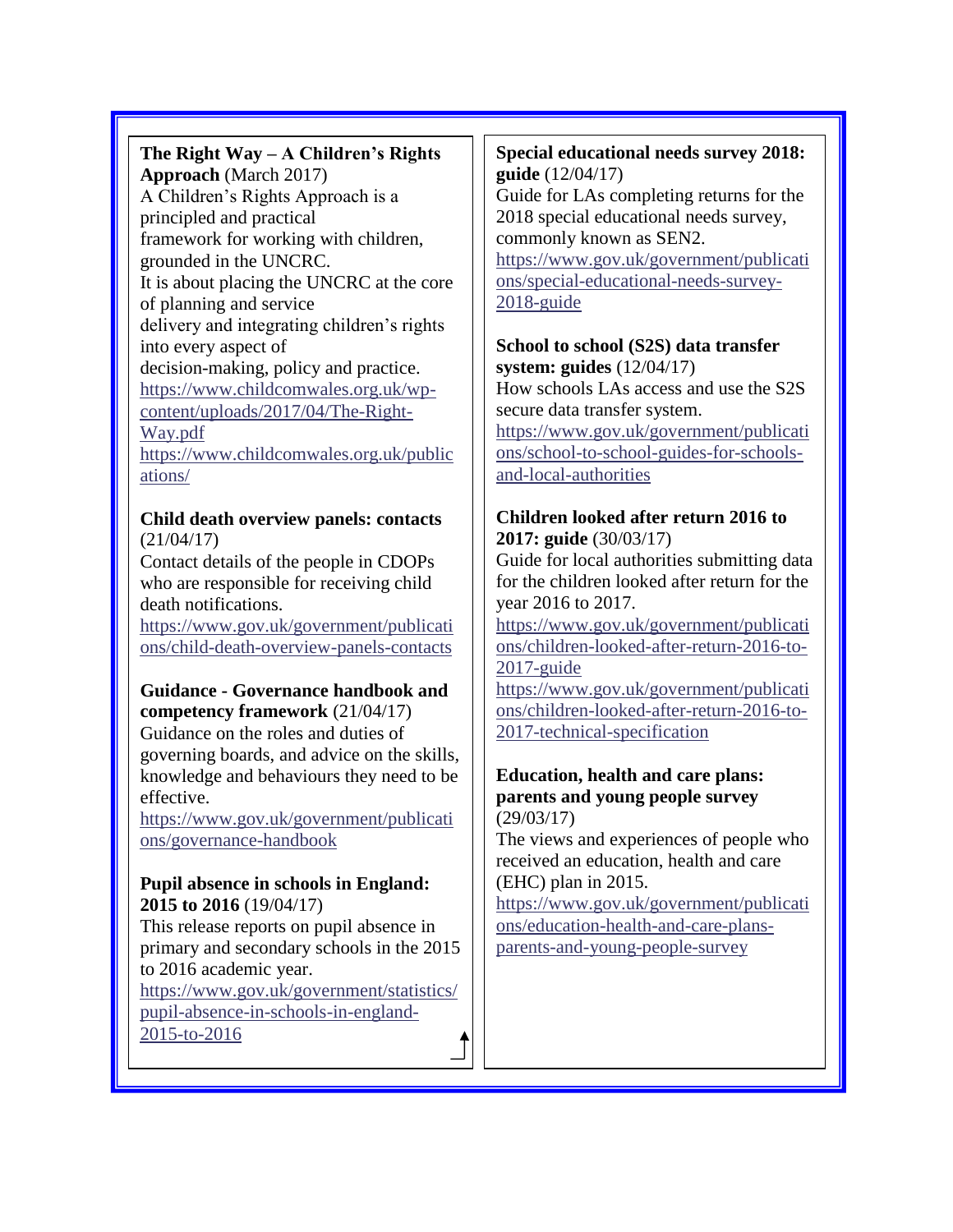# **Breakfast clubs in high-deprivation schools** (30/03/17)

Findings of a programme to run breakfast clubs in schools with high levels of deprivation.

The research looked at schools with over 35% of their pupils eligible for free school meals, which had no existing breakfast club.

The report includes:

- **a** process assessment of establishing and sustaining breakfast clubs
- **a** an assessment of the effects of breakfast clubs on reducing the number of children coming to school without breakfast

[https://www.gov.uk/government/publicati](https://www.gov.uk/government/publications/breakfast-clubs-in-high-deprivation-schools) [ons/breakfast-clubs-in-high-deprivation](https://www.gov.uk/government/publications/breakfast-clubs-in-high-deprivation-schools)[schools](https://www.gov.uk/government/publications/breakfast-clubs-in-high-deprivation-schools)

#### **SEND disagreement resolution arrangements in England: review** (29/03/17)

Review of special educational needs and disability disagreement resolution procedures, and the government's response.

[https://www.gov.uk/government/publicati](https://www.gov.uk/government/publications/send-disagreement-resolution-arrangements-in-england-review) [ons/send-disagreement-resolution](https://www.gov.uk/government/publications/send-disagreement-resolution-arrangements-in-england-review)[arrangements-in-england-review](https://www.gov.uk/government/publications/send-disagreement-resolution-arrangements-in-england-review)

# **Childhood neglect and abuse:**

**comparing placement options** (27/03/17) A review examining the effects of abuse and neglect on children, and whether different placement types affect their outcomes.

[https://www.gov.uk/government/publicati](https://www.gov.uk/government/publications/childhood-neglect-and-abuse-comparing-placement-options) [ons/childhood-neglect-and-abuse](https://www.gov.uk/government/publications/childhood-neglect-and-abuse-comparing-placement-options)[comparing-placement-options](https://www.gov.uk/government/publications/childhood-neglect-and-abuse-comparing-placement-options)

## **Children and young people's mental health: peer support** (28/03/17)

A review of children and young people's mental health and approaches to peer support.

[https://www.gov.uk/government/publicati](https://www.gov.uk/government/publications/children-and-young-peoples-mental-health-peer-support) [ons/children-and-young-peoples-mental](https://www.gov.uk/government/publications/children-and-young-peoples-mental-health-peer-support)[health-peer-support](https://www.gov.uk/government/publications/children-and-young-peoples-mental-health-peer-support)

#### **Children in need census 2016 to 2017: reports specification** (27/03/17) Specifications of the children in need

census reports that LAs can run in COLLECT.

[https://www.gov.uk/government/publicati](https://www.gov.uk/government/publications/children-in-need-census-2016-to-2017-reports-specification) [ons/children-in-need-census-2016-to-](https://www.gov.uk/government/publications/children-in-need-census-2016-to-2017-reports-specification)[2017-reports-specification](https://www.gov.uk/government/publications/children-in-need-census-2016-to-2017-reports-specification)

## **Parental responsibility measures**

**statistics: guide** (24/03/17) How the DfE publishes parental responsibility measures for attendance statistics for England. [https://www.gov.uk/government/publicati](https://www.gov.uk/government/publications/parental-responsibility-measures-statistics-guide) [ons/parental-responsibility-measures](https://www.gov.uk/government/publications/parental-responsibility-measures-statistics-guide)[statistics-guide](https://www.gov.uk/government/publications/parental-responsibility-measures-statistics-guide)

# **Pupil absence statistics: guide**

(24/03/17) How we produce statistics on pupil absence. [https://www.gov.uk/government/publicati](https://www.gov.uk/government/publications/absence-statistics-guide) [ons/absence-statistics-guide](https://www.gov.uk/government/publications/absence-statistics-guide)

#### **Statutory guidance - Child death data collection: LSCB1 guide and forms** (24/03/17)

A guide to the LSCB1 aggregate return form for LSCBs and child death overview panels (CDOPs).

[https://www.gov.uk/government/publicati](https://www.gov.uk/government/publications/child-death-data-collection-lscb1-guide) [ons/child-death-data-collection-lscb1](https://www.gov.uk/government/publications/child-death-data-collection-lscb1-guide) [guide](https://www.gov.uk/government/publications/child-death-data-collection-lscb1-guide)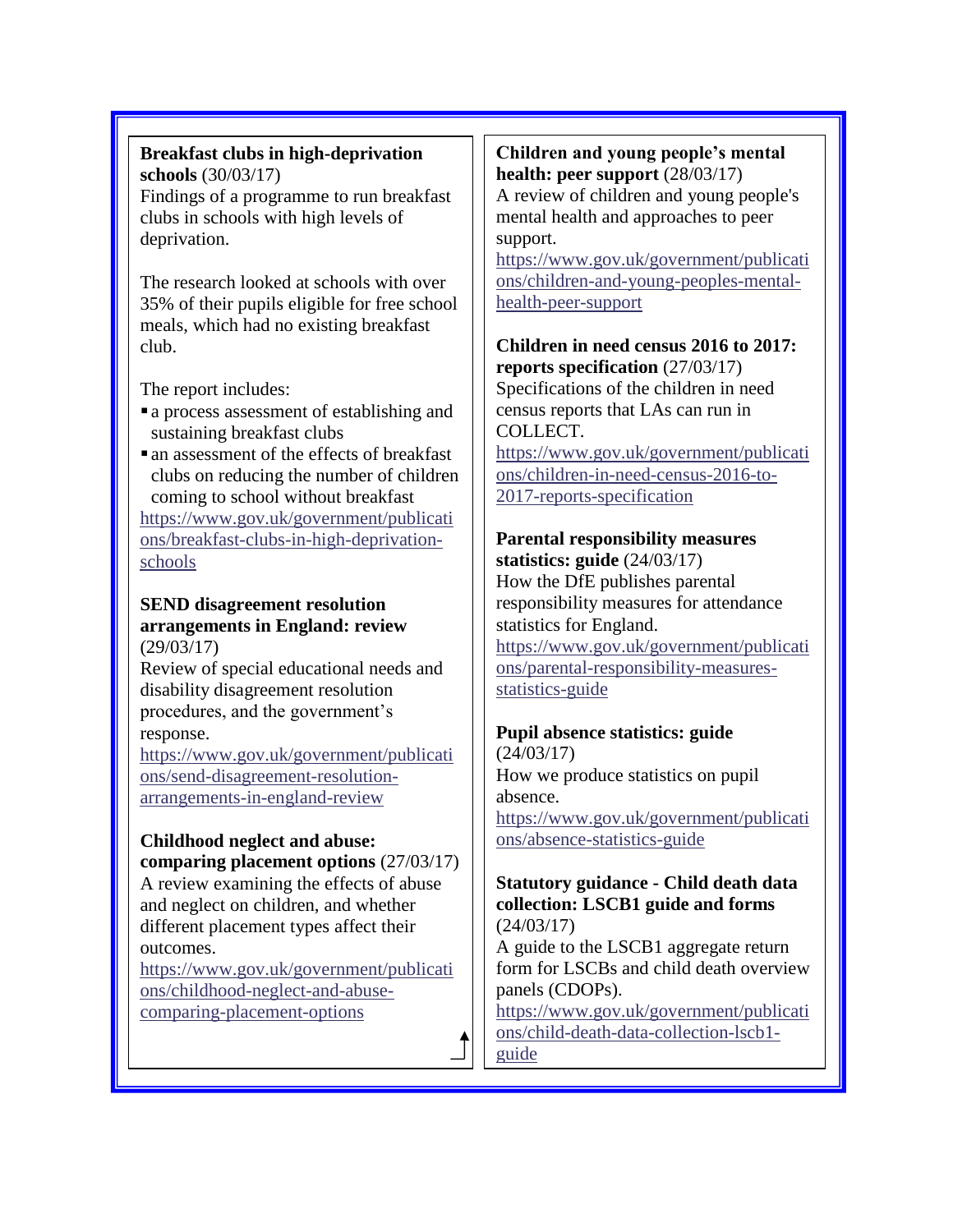## **School behaviour management case studies report** (24/03/17)

Examples of behaviour management practices used in schools rated as 'outstanding' by Ofsted. [https://www.gov.uk/government/publicati](https://www.gov.uk/government/publications/school-behaviour-management-case-studies-report) [ons/school-behaviour-management-case](https://www.gov.uk/government/publications/school-behaviour-management-case-studies-report)[studies-report](https://www.gov.uk/government/publications/school-behaviour-management-case-studies-report)

#### **Behaviour in schools** (24/03/17)

Tom Bennett's independent review on behaviour in schools and the government's response. [https://www.gov.uk/government/publicati](https://www.gov.uk/government/publications/behaviour-in-schools) [ons/behaviour-in-schools](https://www.gov.uk/government/publications/behaviour-in-schools)

#### **Characteristics of children in need: 2015 to 2016** (23/03/17)

Children referred to and assessed by children's social services for the year ending 31 March 2016. [https://www.gov.uk/government/statistics/](https://www.gov.uk/government/statistics/characteristics-of-children-in-need-2015-to-2016) [characteristics-of-children-in-need-2015](https://www.gov.uk/government/statistics/characteristics-of-children-in-need-2015-to-2016) [to-2016](https://www.gov.uk/government/statistics/characteristics-of-children-in-need-2015-to-2016)

#### **Outcomes for children looked after by LAs: 31 March 2016** (23/03/17)

Outcome measures at national and LA level in England for children continuously looked after for at least 12 months. [https://www.gov.uk/government/statistics/](https://www.gov.uk/government/statistics/outcomes-for-children-looked-after-by-las-31-march-2016) [outcomes-for-children-looked-after-by](https://www.gov.uk/government/statistics/outcomes-for-children-looked-after-by-las-31-march-2016)[las-31-march-2016](https://www.gov.uk/government/statistics/outcomes-for-children-looked-after-by-las-31-march-2016)

## **CSE 'safe steps' project** (20/03/17)

An evaluation of the safe steps project, which examines community-based children's homes, as an alternative to placing girls in secure care. [https://www.gov.uk/government/publicati](https://www.gov.uk/government/publications/child-sexual-exploitation-safe-steps-project)

[ons/child-sexual-exploitation-safe-steps](https://www.gov.uk/government/publications/child-sexual-exploitation-safe-steps-project)[project](https://www.gov.uk/government/publications/child-sexual-exploitation-safe-steps-project)

**CSE 'empower and protect' project**

#### **Statutory guidance - Slavery and Trafficking Prevention and Risk Orders** (30/04/17)

Guidance and forms for practitioners about Slavery and Trafficking Prevention Orders and Slavery and Trafficking Risk Orders.

Part 2 of the Modern Slavery Act 2015 introduces 2 new civil orders designed to prevent the harm caused by slavery and human trafficking offences: Slavery and Trafficking Prevention Orders (STPOs) and Slavery and Trafficking Risk Orders (STROs).

The police, the NCA, immigration officers and labour abuse prevention officers from the Gangmasters and Labour Abuse Authority can apply to court for these orders, which allow the courts to place a range of restrictions on the behaviour and activities of a person who poses a risk of committing slavery or trafficking offences.

The HO has published this statutory guidance, issued under section 33 of the Modern Slavery Act 2015, as a practical tool intended to help those responsible for applying for STPOs and STROs carry out their responsibilities effectively and appropriately.

[https://www.gov.uk/government/publicati](https://www.gov.uk/government/publications/slavery-and-trafficking-prevention-and-risk-orders) [ons/slavery-and-trafficking-prevention](https://www.gov.uk/government/publications/slavery-and-trafficking-prevention-and-risk-orders)[and-risk-orders](https://www.gov.uk/government/publications/slavery-and-trafficking-prevention-and-risk-orders)

## **Indecent images of children: guidance for young people** (29/03/17)

This guidance aims to help young people understand the law on making or sharing indecent images of children.

[https://www.gov.uk/government/publicati](https://www.gov.uk/government/publications/indecent-images-of-children-guidance-for-young-people)

[ons/indecent-images-of-children-](https://www.gov.uk/government/publications/indecent-images-of-children-guidance-for-young-people)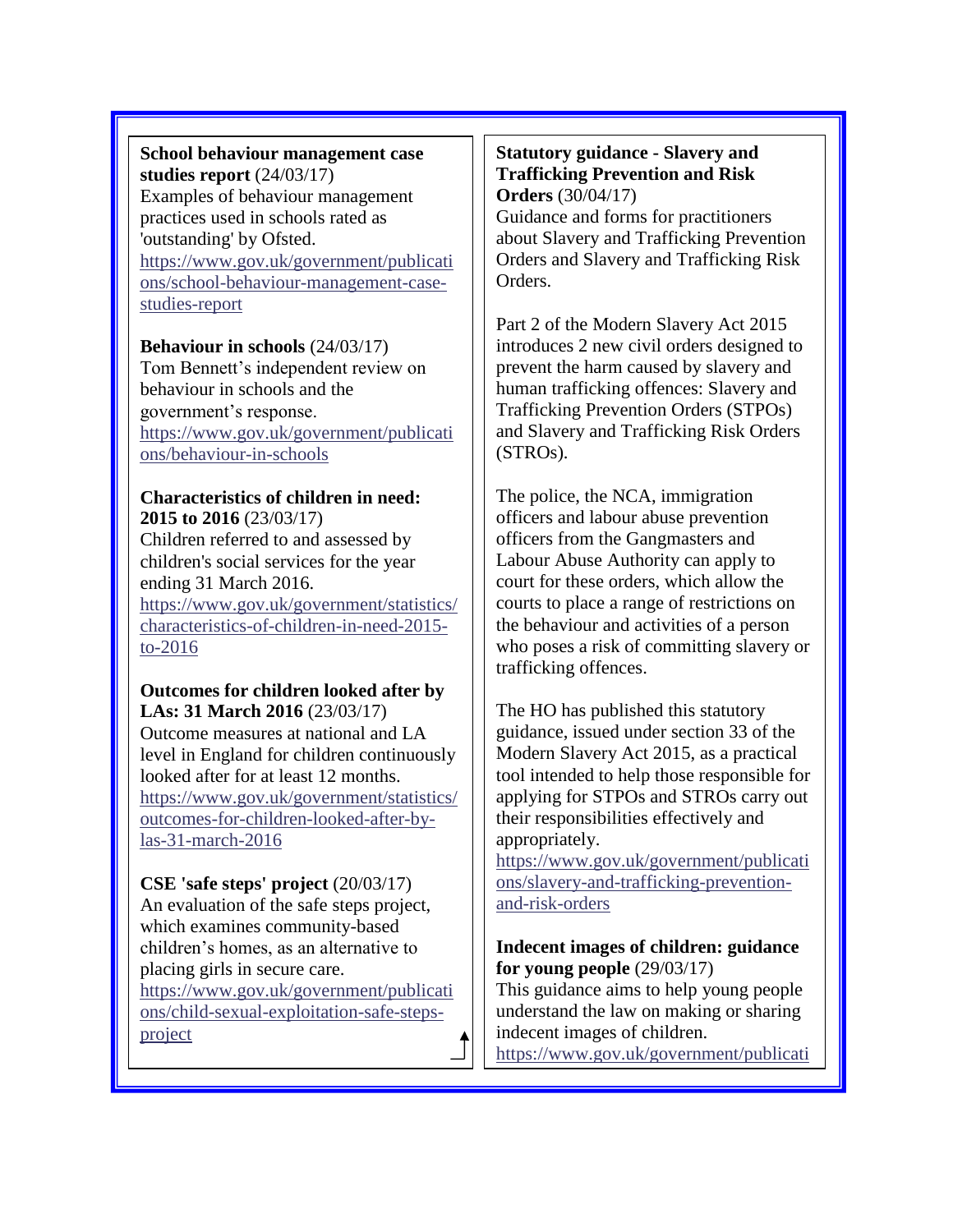**New crackdown on child groomers comes into force** (03/04/17) Groomers who target children through mobile phones and social media now face 2 years in prison, after a new government law came into force today.

The Justice Secretary Elizabeth Truss has acted to bring in a new offence of sexual communication with a child to cover a gap in existing legislation and ensure children are protected. Those found guilty also face being automatically placed on the sex offenders register.

The new offence will allow authorities, including the police and CPS, to intervene earlier and stamp out abhorrent grooming before sexual activity can occur. [https://www.gov.uk/government/news/ne](https://www.gov.uk/government/news/new-crackdown-on-child-groomers-comes-into-force) [w-crackdown-on-child-groomers-comes](https://www.gov.uk/government/news/new-crackdown-on-child-groomers-comes-into-force)[into-force](https://www.gov.uk/government/news/new-crackdown-on-child-groomers-comes-into-force)

**Greater protection for rape victims and children at risk of grooming** (19/03/17)

- ▪Victims of sex crimes will soon be able to have their cross-examination prerecorded before trial
- Rollout of the scheme to be fast-tracked and will now begin in September
- New offence of sexual communication with a child will also be introduced
- ▪Groomers face up to two years in prison and will be automatically placed on the sex offenders register

New measures that will spare rape victims the trauma and inconvenience of attending court hearings will be rolled out across the country from September.

Victims of rape and other sex crimes will  $\triangle$ 

have their cross-examination evidence pre-recorded and played during the trial.

Originally the rollout was not due to begin until next year but will now start in September after Justice Secretary Elizabeth Truss and senior judges agreed to accelerate the scheme. [https://www.gov.uk/government/news/gre](https://www.gov.uk/government/news/greater-protection-for-rape-victims-and-children-at-risk-of-grooming) [ater-protection-for-rape-victims-and](https://www.gov.uk/government/news/greater-protection-for-rape-victims-and-children-at-risk-of-grooming)[children-at-risk-of-grooming](https://www.gov.uk/government/news/greater-protection-for-rape-victims-and-children-at-risk-of-grooming)

**Circular 2017/01: Sexual communication with a child implementation of s.67 of the Serious Crime Act 2015** (03/04/17) Section 67 of the Serious Crime Act 2015 inserts a new offence into the Sexual Offences Act 2003, at section 15A, criminalising sexual communication with a child.

The offence will apply in England and Wales. It will be triable either way and carry a maximum 2-year prison sentence.

The provisions come into effect on 3 April 2017 and will not be retrospective.

This circular provides information on the new offence. [https://www.gov.uk/government/publicati](https://www.gov.uk/government/publications/circular-201701-sexual-communication-with-a-child-implementation-of-s67-of-the-serious-crime-act-2015) [ons/circular-201701-sexual](https://www.gov.uk/government/publications/circular-201701-sexual-communication-with-a-child-implementation-of-s67-of-the-serious-crime-act-2015)[communication-with-a-child](https://www.gov.uk/government/publications/circular-201701-sexual-communication-with-a-child-implementation-of-s67-of-the-serious-crime-act-2015)[implementation-of-s67-of-the-serious](https://www.gov.uk/government/publications/circular-201701-sexual-communication-with-a-child-implementation-of-s67-of-the-serious-crime-act-2015)[crime-act-2015](https://www.gov.uk/government/publications/circular-201701-sexual-communication-with-a-child-implementation-of-s67-of-the-serious-crime-act-2015)

**Youth custody data** (14/04/17) Monthly statistics on the population in custody of children and young people within the secure estate.

[https://www.gov.uk/government/statistics](https://www.gov.uk/government/statistics/youth-custody-data) [/youth-custody-data](https://www.gov.uk/government/statistics/youth-custody-data)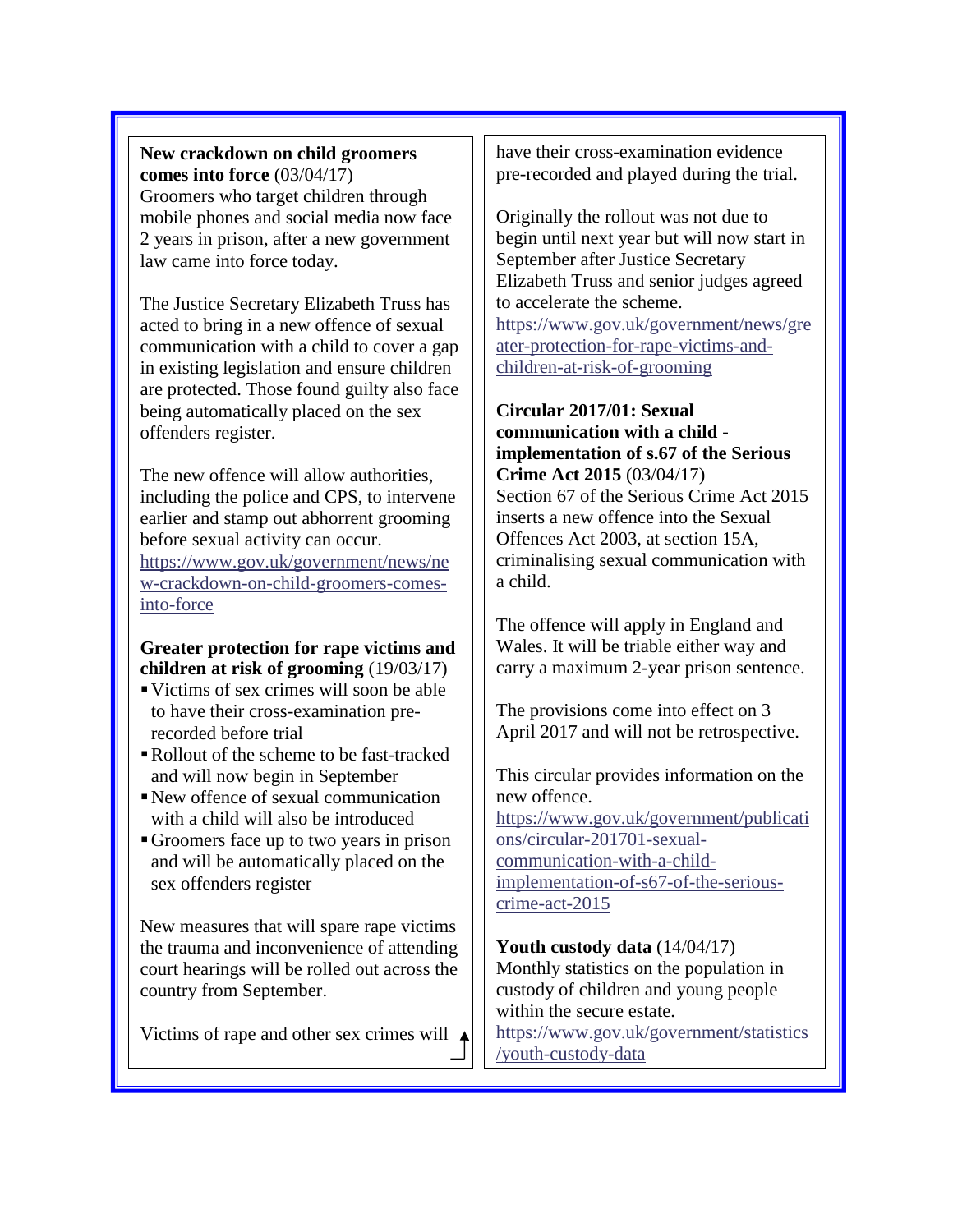**Data submission template: child health record departments** (02/05/17) Data reporting template for period 1 January to 31 March 2017 with guidance for child health record departments. [https://www.gov.uk/government/publicati](https://www.gov.uk/government/publications/screening-data-submission-template-child-health-records) [ons/screening-data-submission-template](https://www.gov.uk/government/publications/screening-data-submission-template-child-health-records)[child-health-records](https://www.gov.uk/government/publications/screening-data-submission-template-child-health-records)

### **Child obesity and excess weight: small area level data** (26/04/17)

Trend data from NCMP showing prevalence of excess weight and obesity in children at small area level. [https://www.gov.uk/government/statistics/](https://www.gov.uk/government/statistics/child-obesity-and-excess-weight-small-area-level-data) [child-obesity-and-excess-weight-small](https://www.gov.uk/government/statistics/child-obesity-and-excess-weight-small-area-level-data)[area-level-data](https://www.gov.uk/government/statistics/child-obesity-and-excess-weight-small-area-level-data)

## **Government is missing opportunities to tackle childhood obesity** (27/03/17)

The Government needs to take more robust action to tackle the impact of deep discounting and price promotions on the sales of unhealthy food and drink, says the Health Committee in its follow up report into childhood obesity.

[http://www.parliament.uk/business/commi](http://www.parliament.uk/business/committees/committees-a-z/commons-select/health-committee/news-parliament-20151/childhood-obesity-follow-up-report-published-16-17/) [ttees/committees-a-z/commons](http://www.parliament.uk/business/committees/committees-a-z/commons-select/health-committee/news-parliament-20151/childhood-obesity-follow-up-report-published-16-17/)[select/health-committee/news-parliament-](http://www.parliament.uk/business/committees/committees-a-z/commons-select/health-committee/news-parliament-20151/childhood-obesity-follow-up-report-published-16-17/)[20151/childhood-obesity-follow-up](http://www.parliament.uk/business/committees/committees-a-z/commons-select/health-committee/news-parliament-20151/childhood-obesity-follow-up-report-published-16-17/)[report-published-16-17/](http://www.parliament.uk/business/committees/committees-a-z/commons-select/health-committee/news-parliament-20151/childhood-obesity-follow-up-report-published-16-17/)

[https://www.publications.parliament.uk/pa](https://www.publications.parliament.uk/pa/cm201617/cmselect/cmhealth/928/92802.htm) [/cm201617/cmselect/cmhealth/928/92802.](https://www.publications.parliament.uk/pa/cm201617/cmselect/cmhealth/928/92802.htm) [htm](https://www.publications.parliament.uk/pa/cm201617/cmselect/cmhealth/928/92802.htm)

## **Measles: Don't let your child catch it – poster** (07/04/17)

This poster highlights the current new campaign to encourage parents to get their child vaccinated.

[https://www.gov.uk/government/publicati](https://www.gov.uk/government/publications/measles-dont-let-your-child-catch-it-poster) [ons/measles-dont-let-your-child-catch-it](https://www.gov.uk/government/publications/measles-dont-let-your-child-catch-it-poster)[poster](https://www.gov.uk/government/publications/measles-dont-let-your-child-catch-it-poster)

### **Young person and adult screening: submit key performance indicator data** (20/03/17)

Instructions on how to submit key performance indicator (KPI) data for young person and adult NHS population screening programmes.

[https://www.gov.uk/government/publicati](https://www.gov.uk/government/publications/young-person-and-adult-screening-submit-key-performance-indicator-data) [ons/young-person-and-adult-screening](https://www.gov.uk/government/publications/young-person-and-adult-screening-submit-key-performance-indicator-data)[submit-key-performance-indicator-data](https://www.gov.uk/government/publications/young-person-and-adult-screening-submit-key-performance-indicator-data)

#### **The Child Measurement Programme for Wales 2015/16 Report** (26/04/17)

Public Health Wales has published the results of the Child Measurement Programme for Wales 2015/16. [http://www.wales.nhs.uk/sitesplus/888/ne](http://www.wales.nhs.uk/sitesplus/888/news/44680) [ws/44680](http://www.wales.nhs.uk/sitesplus/888/news/44680)

## **Diabetes care for children improving** (02/05/17)

The Annual Statement of Progress for Diabetes highlights that the number of children and young people with Type 1 diabetes achieving blood glucose in the target range has increased from 17.8 % (2014-15) to 27.2% (2015-16).

Meanwhile, the number of these with high blood glucose levels reduced from 21.6% (2014-15) to 18.6% (2015-16).

The rates of young people undergoing essential key care processes such as foot and kidney checks have also improved. [http://www.wales.nhs.uk/sitesplus/888/ne](http://www.wales.nhs.uk/sitesplus/888/news/44730) [ws/44730](http://www.wales.nhs.uk/sitesplus/888/news/44730)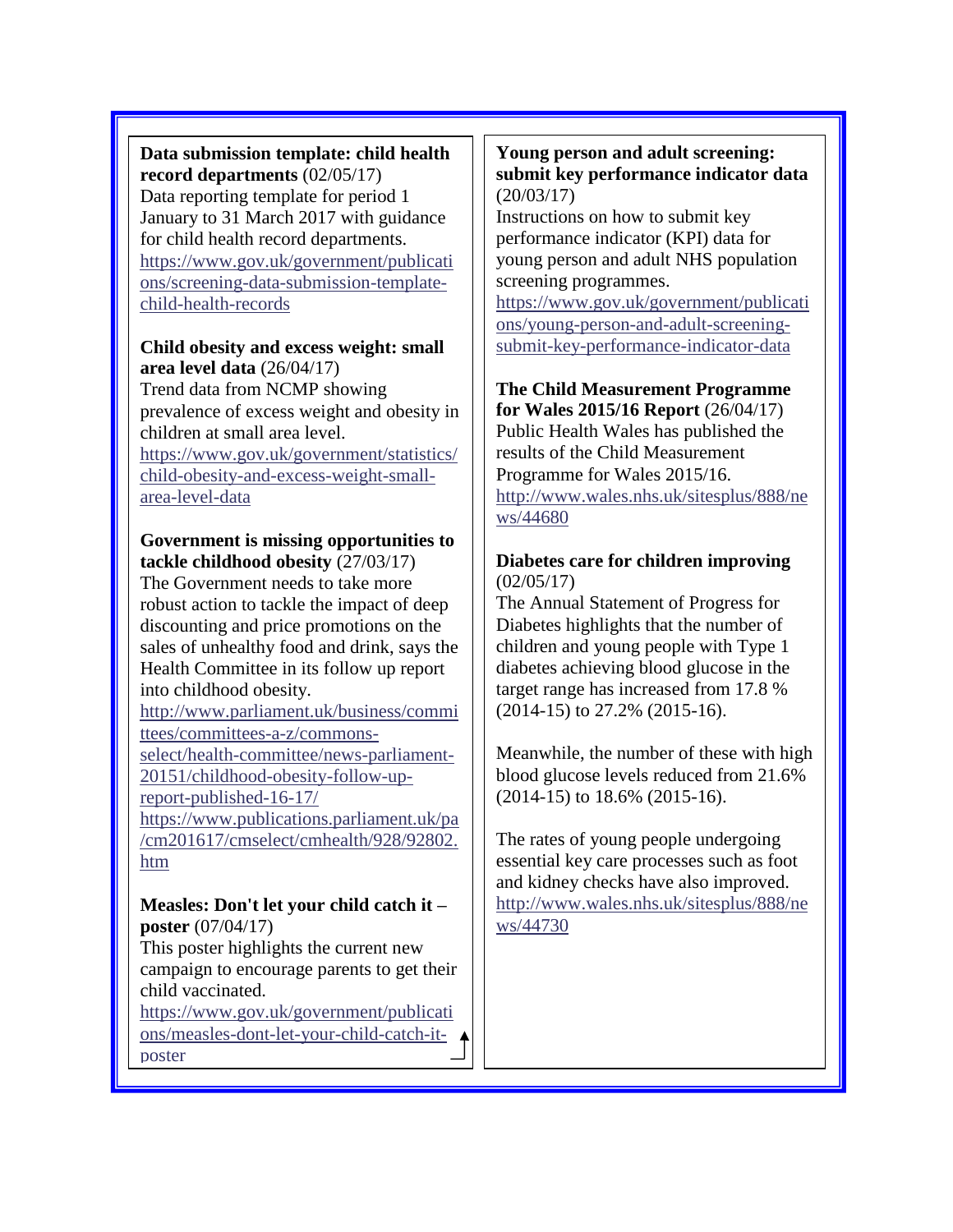### **New figures show the number of young people NEET in Wales fell during 2016** (27/04/17)

Skills and Science Minister, Julie James, has welcomed new figures showing a decline in the number of young people not in education, employment or training (NEET) during 2016.

[http://gov.wales/newsroom/educationands](http://gov.wales/newsroom/educationandskills/2017/170427-new-figures-show-the-number-of-young-people-not-in-education-employment-or-training-in-wales-fell-during-2016/?lang=en) [kills/2017/170427-new-figures-show-the](http://gov.wales/newsroom/educationandskills/2017/170427-new-figures-show-the-number-of-young-people-not-in-education-employment-or-training-in-wales-fell-during-2016/?lang=en)[number-of-young-people-not-in](http://gov.wales/newsroom/educationandskills/2017/170427-new-figures-show-the-number-of-young-people-not-in-education-employment-or-training-in-wales-fell-during-2016/?lang=en)[education-employment-or-training-in](http://gov.wales/newsroom/educationandskills/2017/170427-new-figures-show-the-number-of-young-people-not-in-education-employment-or-training-in-wales-fell-during-2016/?lang=en)[wales-fell-during-2016/?lang=en](http://gov.wales/newsroom/educationandskills/2017/170427-new-figures-show-the-number-of-young-people-not-in-education-employment-or-training-in-wales-fell-during-2016/?lang=en)

# **Accidents are biggest killer of children, charity warns as it launches Family Safety Week**

(28/04/17)

Families are being encouraged to come together to help prevent unnecessary accidents to babies, toddlers and children under five, as RoSPA launches Family Safety Week 2017.

Accidents are the biggest killer of children and young people aged 0-19 in the UK, with at least one child under the age of five killed by an accident every week.

During Family Safety Week, which runs from May 2-5, the safety charity will be highlighting the fact these accidents don't have to happen by providing tips, advice, support and resources to help keep underfives safe at home and on the move. [http://www.rospa.com/media-centre/press](http://www.rospa.com/media-centre/press-office/press-releases/detail/?id=1519)[office/press-releases/detail/?id=1519](http://www.rospa.com/media-centre/press-office/press-releases/detail/?id=1519)

**1st Joint Report of the Education and Health Committees of Session 2016-17 - Children and young people's mental health—the role of education** (02/05/17) This inquiry follows two recent reports on children and young people's mental health by the Health and Education Committees. Last year the Education Committee reported on the Mental health and well-being of looked-after children and in 2014, the then Health Committee published a report on Children's and adolescents' mental health and CAMHS.

Late in 2016 we decided to hold a joint inquiry to look at the area more comprehensively.

[https://www.publications.parliament.uk/p](https://www.publications.parliament.uk/pa/cm201617/cmselect/cmhealth/849/84902.htm) [a/cm201617/cmselect/cmhealth/849/8490](https://www.publications.parliament.uk/pa/cm201617/cmselect/cmhealth/849/84902.htm) [2.htm](https://www.publications.parliament.uk/pa/cm201617/cmselect/cmhealth/849/84902.htm)

#### **2017 c. 18 - Preventing and Combating Violence Against Women and Domestic Violence (Ratification of Convention) Act 2017** (27/04/17)

An Act to make provision in connection with the ratification by the UK of the Council of Europe Convention on preventing and combating violence against women and domestic violence (the Istanbul Convention).

[http://www.legislation.gov.uk/ukpga/2017](http://www.legislation.gov.uk/ukpga/2017/18/contents/enacted) [/18/contents/enacted](http://www.legislation.gov.uk/ukpga/2017/18/contents/enacted)

## **2017 c. 16 - Children and Social Work Act 2017** (27/04/17)

An Act to make provision about looked after children; to make other provision in relation to the welfare of children; and to make provision about the regulation of social workers.

[http://www.legislation.gov.uk/ukpga/2017](http://www.legislation.gov.uk/ukpga/2017/16/contents/enacted) [/16/contents/enacted](http://www.legislation.gov.uk/ukpga/2017/16/contents/enacted)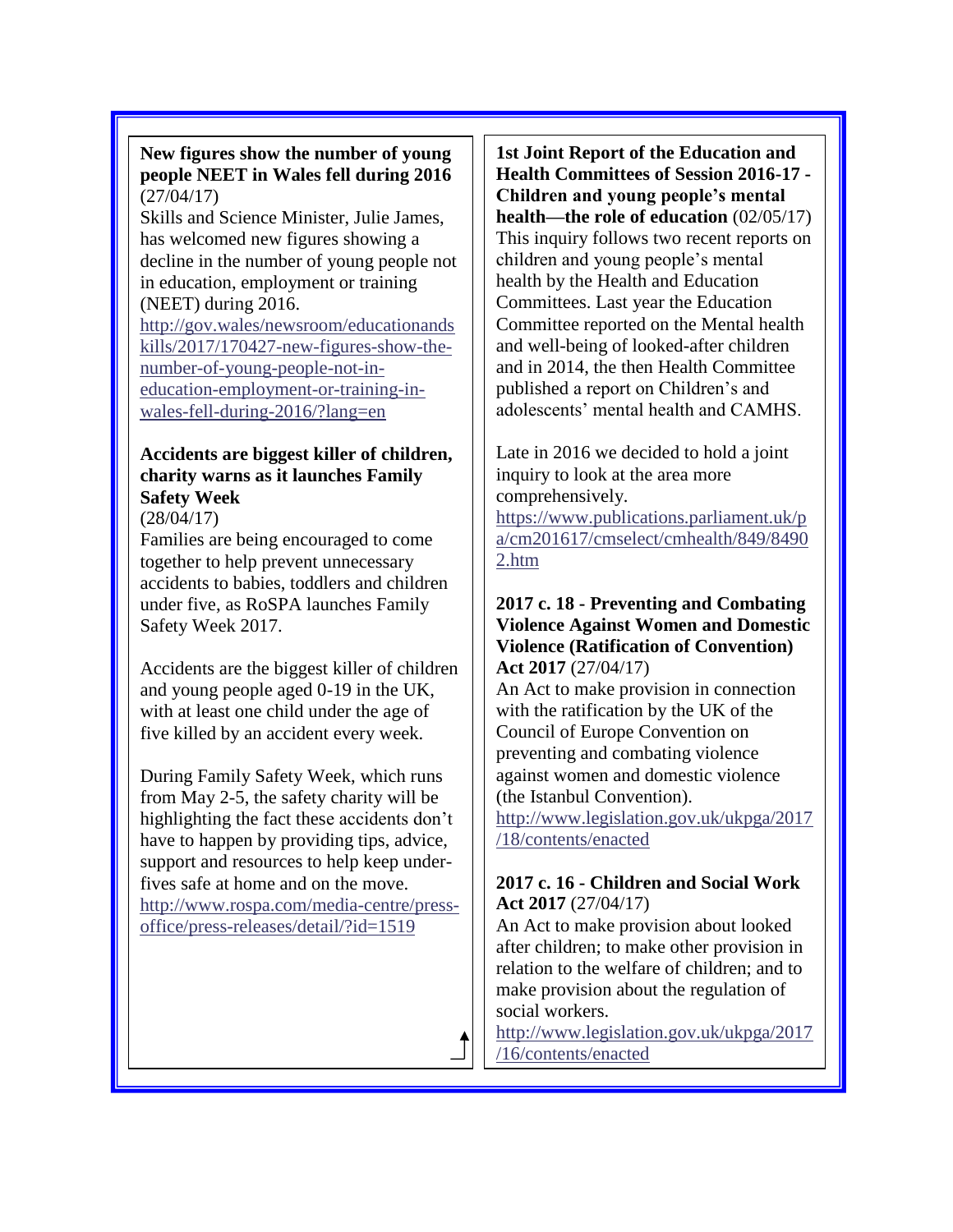**SI 2017/573 - The Sexual Offences Act 2003 (Prescribed Police Stations) Regulations 2017** (20/04/17) These Regulations, which apply to England and Wales only, revoke and replace the Sexual Offences Act 2003 (Prescribed Police Stations) (No. 2) Regulations 2015 (S.I. 2015/1523). [http://www.legislation.gov.uk/uksi/2017/5](http://www.legislation.gov.uk/uksi/2017/573/contents/made) [73/contents/made](http://www.legislation.gov.uk/uksi/2017/573/contents/made)

#### **SI 2017/507 - The Prescribed Persons (Reports on Disclosures of Information) Regulations 2017** (04/04/17)

The Secretary of State, in exercise of the powers conferred by section 43FA of the Employment Rights Act 1996(1), makes the following Regulations.

A draft of these Regulations was laid before Parliament in accordance with section 236(3) of the Employment Rights Act 1996(2) and approved by a resolution of each House of Parliament. [http://www.legislation.gov.uk/uksi/2017/5](http://www.legislation.gov.uk/uksi/2017/507/contents/made)

[07/contents/made](http://www.legislation.gov.uk/uksi/2017/507/contents/made)

……………………………………..

**Online Safety remains a key priority as internet use rises** (28/03/17)

95% of children in Wales aged 7 to 15 used the internet at home, a new report published today show.

The Education Secretary Kirsty Williams has announced that online safety will remain a key priority for the Welsh Government with an extensive programme to enhance online safety practice in schools over the next two years, to continue to support young people to stay safe online.

The figures from the National Survey of Wales show:

- 95% of children aged 7 to 15 used the internet at home.
- The device most commonly used by these children was a tablet or similar  $(71\%)$ .
- 64% of children aged 7 to 15, who access the internet outside school, accessed a school learning platform and 67% used the internet to find other information related to schoolwork.
- 87% of parents felt that their child knew how to stay safe when using the internet.
- 56% of households with children aged 7-15 used parental control filters.
- ▪Further analysis showed that the parents are more likely to use a parental control filter if they are more highly educated, if they also use the internet themselves, if they have more children, and if their children are younger.

[http://gov.wales/newsroom/educationands](http://gov.wales/newsroom/educationandskills/2017/170328internet/?lang=en) [kills/2017/170328internet/?lang=en](http://gov.wales/newsroom/educationandskills/2017/170328internet/?lang=en)

#### **Joint inspections of the response to children living with domestic abuse: September 2016 to March 2017** (21/04/17)

Guidance for inspectors and inspection reports for joint targeted area inspections of local area services.

[https://www.gov.uk/government/publicati](https://www.gov.uk/government/publications/joint-inspections-of-the-response-to-children-living-with-domestic-abuse-september-2016-to-march-2017) [ons/joint-inspections-of-the-response-to](https://www.gov.uk/government/publications/joint-inspections-of-the-response-to-children-living-with-domestic-abuse-september-2016-to-march-2017)[children-living-with-domestic-abuse](https://www.gov.uk/government/publications/joint-inspections-of-the-response-to-children-living-with-domestic-abuse-september-2016-to-march-2017)[september-2016-to-march-2017](https://www.gov.uk/government/publications/joint-inspections-of-the-response-to-children-living-with-domestic-abuse-september-2016-to-march-2017)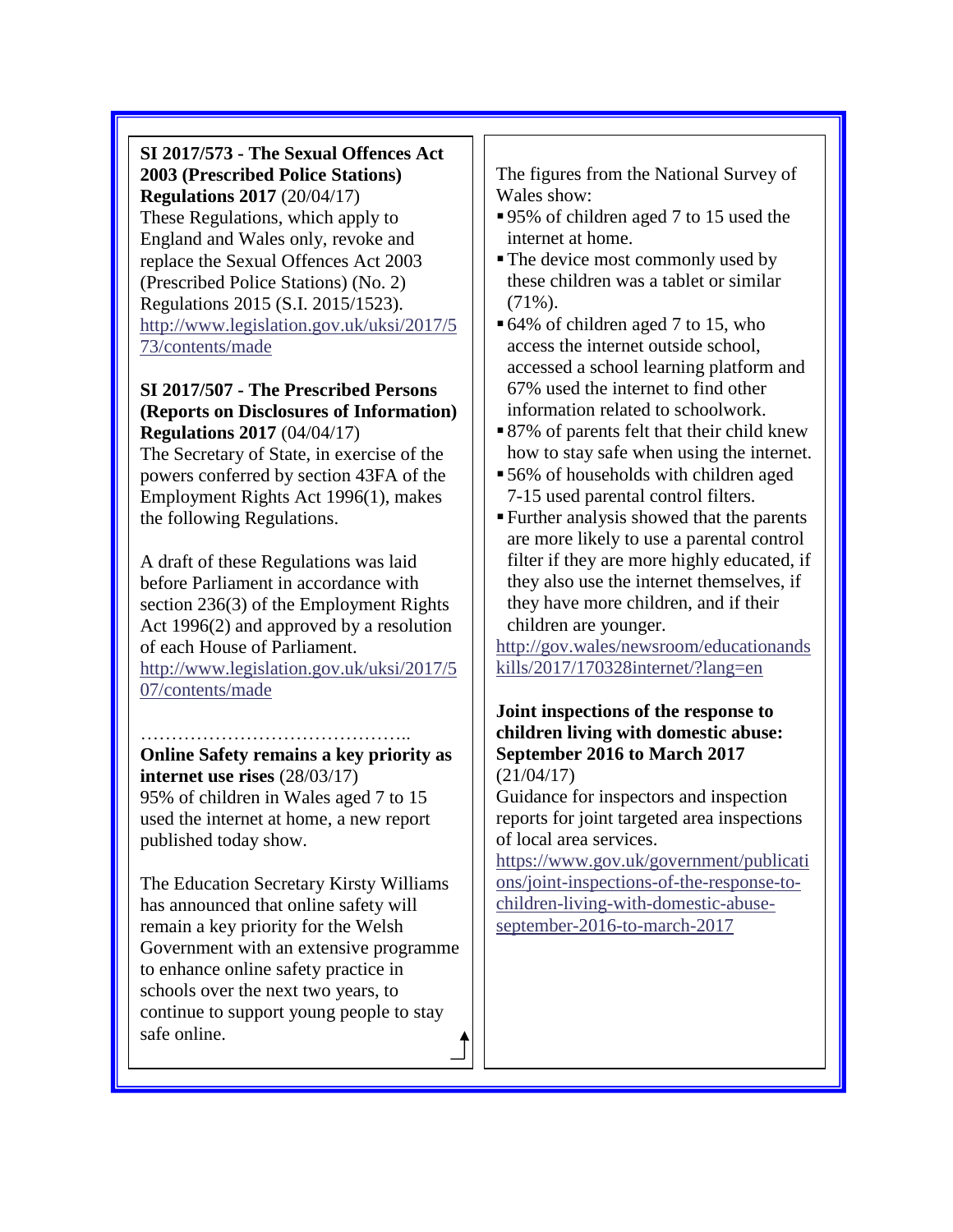**Series of inspections to focus on children living with neglect** (18/04/17) The six joint targeted area inspections will involve Ofsted, Care Quality Commission, HMI Constabulary and HMI Probation.

A new set of inspections will examine how local partner agencies - including LAs, health and probation services and the police - are working together to protect children living with, or at risk of, neglect.

The series of 6 joint targeted area inspections (JTAI) involving Ofsted, CQC, HMI Constabulary and HMI Probation will begin in May this year.

JTAI assess how effectively agencies are working together in their local area to help and protect children. Each set of joint inspections also evaluates the multiagency response to a particular issue or theme.

Following feedback from key stakeholders, the 4 inspectorates decided that the latest series of JTAI should look at local support services for children living with neglect. In particular, the inspections will focus on the experiences of children aged between 7 and 15 years old, who may be at higher risk of going missing or being exploited, or who exhibit challenging behaviours in adolescence. [https://www.gov.uk/government/news/seri](https://www.gov.uk/government/news/series-of-inspections-to-focus-on-children-living-with-neglect) [es-of-inspections-to-focus-on-children](https://www.gov.uk/government/news/series-of-inspections-to-focus-on-children-living-with-neglect)[living-with-neglect](https://www.gov.uk/government/news/series-of-inspections-to-focus-on-children-living-with-neglect)

**Register as a children's social care provider: 'fit person' assessment questionnaires** (21/04/17) Forms for assessing your fitness to be a children's social care provider.

There are separate forms for children's homes.

[https://www.gov.uk/government/publicati](https://www.gov.uk/government/publications/childrens-social-care-fit-person-assessment-questionnaires) [ons/childrens-social-care-fit-person](https://www.gov.uk/government/publications/childrens-social-care-fit-person-assessment-questionnaires)[assessment-questionnaires](https://www.gov.uk/government/publications/childrens-social-care-fit-person-assessment-questionnaires)

**Register as a children's social care provider: checklist** (21/04/17) A list of documents that must be submitted as a part of a children's social care application.

[https://www.gov.uk/government/publicati](https://www.gov.uk/government/publications/become-a-childrens-social-care-provider-checklist) [ons/become-a-childrens-social-care](https://www.gov.uk/government/publications/become-a-childrens-social-care-provider-checklist)[provider-checklist](https://www.gov.uk/government/publications/become-a-childrens-social-care-provider-checklist)

#### **Register as a provider of children's social care services** (21/04/17)

Guidance on how to register with Ofsted, including help with online applications. [https://www.gov.uk/government/publicati](https://www.gov.uk/government/publications/guide-to-registration-for-childrens-social-care-services) [ons/guide-to-registration-for-childrens](https://www.gov.uk/government/publications/guide-to-registration-for-childrens-social-care-services)[social-care-services](https://www.gov.uk/government/publications/guide-to-registration-for-childrens-social-care-services)

### **Joint inspections of arrangements and services for children in need of help and protection** (18/04/17)

Framework and guidance for joint targeted area inspections of local area services.

[https://www.gov.uk/government/publicati](https://www.gov.uk/government/publications/joint-inspections-of-arrangements-and-services-for-children-in-need-of-help-and-protection) [ons/joint-inspections-of-arrangements](https://www.gov.uk/government/publications/joint-inspections-of-arrangements-and-services-for-children-in-need-of-help-and-protection)[and-services-for-children-in-need-of-help](https://www.gov.uk/government/publications/joint-inspections-of-arrangements-and-services-for-children-in-need-of-help-and-protection)[and-protection](https://www.gov.uk/government/publications/joint-inspections-of-arrangements-and-services-for-children-in-need-of-help-and-protection)

#### **Joint inspections of the response to children experiencing neglect: May to December 2017** (18/04/17)

Guidance for inspectors for joint targeted area inspections of local area services. [https://www.gov.uk/government/publicati](https://www.gov.uk/government/publications/joint-inspections-of-the-response-to-children-experiencing-neglect-may-to-december-2017) [ons/joint-inspections-of-the-response-to](https://www.gov.uk/government/publications/joint-inspections-of-the-response-to-children-experiencing-neglect-may-to-december-2017)[children-experiencing-neglect-may-to](https://www.gov.uk/government/publications/joint-inspections-of-the-response-to-children-experiencing-neglect-may-to-december-2017)[december-2017](https://www.gov.uk/government/publications/joint-inspections-of-the-response-to-children-experiencing-neglect-may-to-december-2017)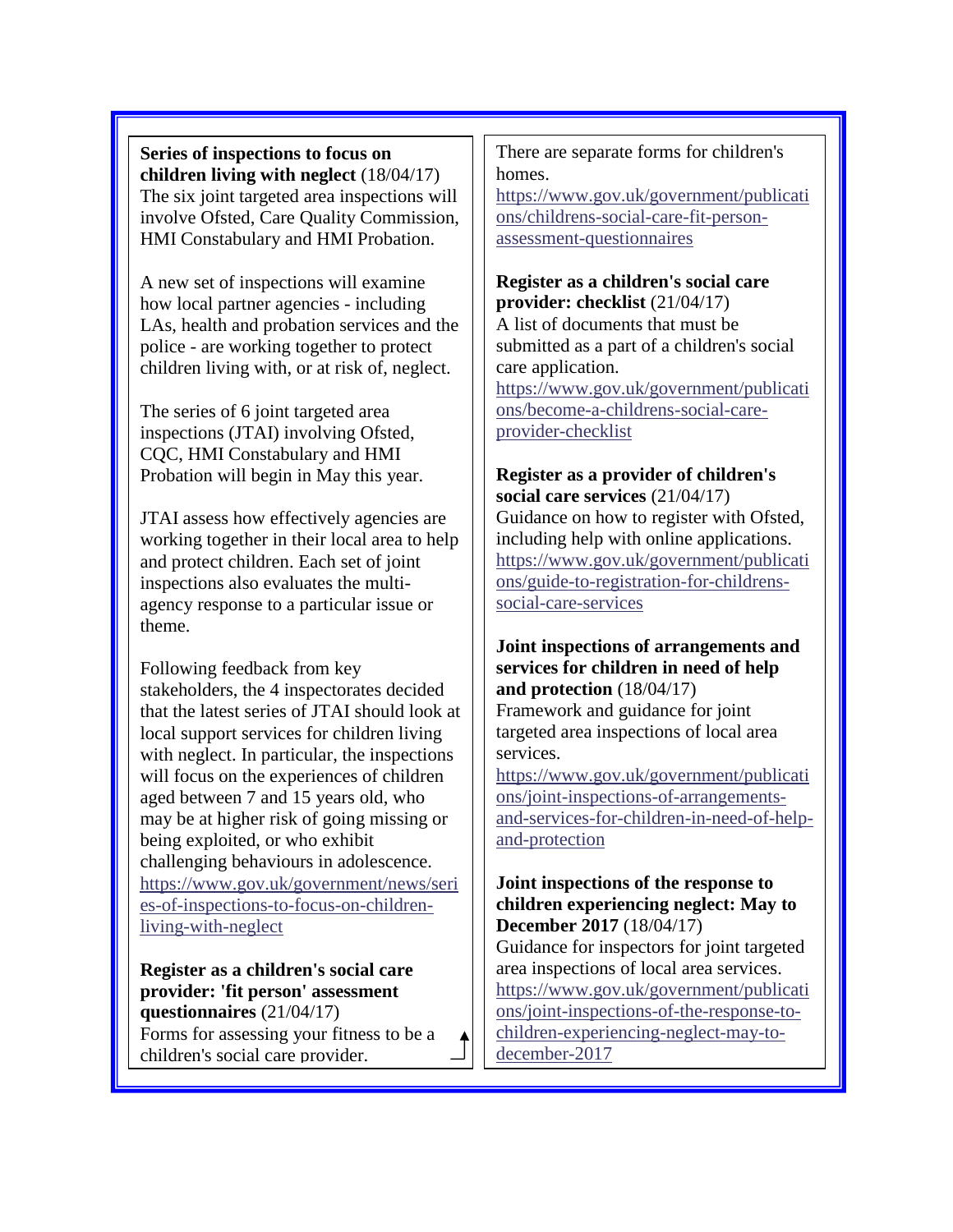| Further education and skills inspection<br><b>handbook</b> $(12/04/17)$ |  |
|-------------------------------------------------------------------------|--|
| Guidance on how further education and                                   |  |
| skills providers are inspected under the                                |  |
| common inspection framework.                                            |  |
| https://www.gov.uk/government/publicati                                 |  |
| ons/further-education-and-skills-                                       |  |
| inspection-handbook                                                     |  |
|                                                                         |  |
| Gathering additional evidence to secure                                 |  |
| an incomplete inspection: Ofsted-                                       |  |
| related protocol $(11/04/17)$                                           |  |
| Arrangements for gathering further                                      |  |
| evidence where an inspection is                                         |  |
| incomplete.                                                             |  |
| https://www.gov.uk/government/publicati                                 |  |
| ons/gathering-additional-evidence-to-                                   |  |
| secure-an-incomplete-inspection-ofsted-                                 |  |
| related-protocol                                                        |  |
|                                                                         |  |
| <b>Inspecting registered early years</b>                                |  |
| providers: guidance for inspectors                                      |  |
| (03/04/17)                                                              |  |
| Ofsted inspectors use this handbook when                                |  |
| inspecting early years providers.                                       |  |
|                                                                         |  |
| https://www.gov.uk/government/publicati                                 |  |
| ons/early-years-inspection-handbook-                                    |  |
| from-september-2015                                                     |  |
|                                                                         |  |
| <b>Maintained schools and academies</b>                                 |  |
| inspections and outcomes as at 31                                       |  |
| December 2016 (22/03/17)                                                |  |
| This data on maintained schools and                                     |  |
| academies covers September to December                                  |  |
| 2016 (provisional) and September 2015 to                                |  |
| August 2016 (revised).                                                  |  |
| https://www.gov.uk/government/statistics/                               |  |
| maintained-schools-and-academies-<br>inspections-and-outcomes-as-at-31- |  |

[december-2016](https://www.gov.uk/government/statistics/maintained-schools-and-academies-inspections-and-outcomes-as-at-31-december-2016)

 $\ddagger$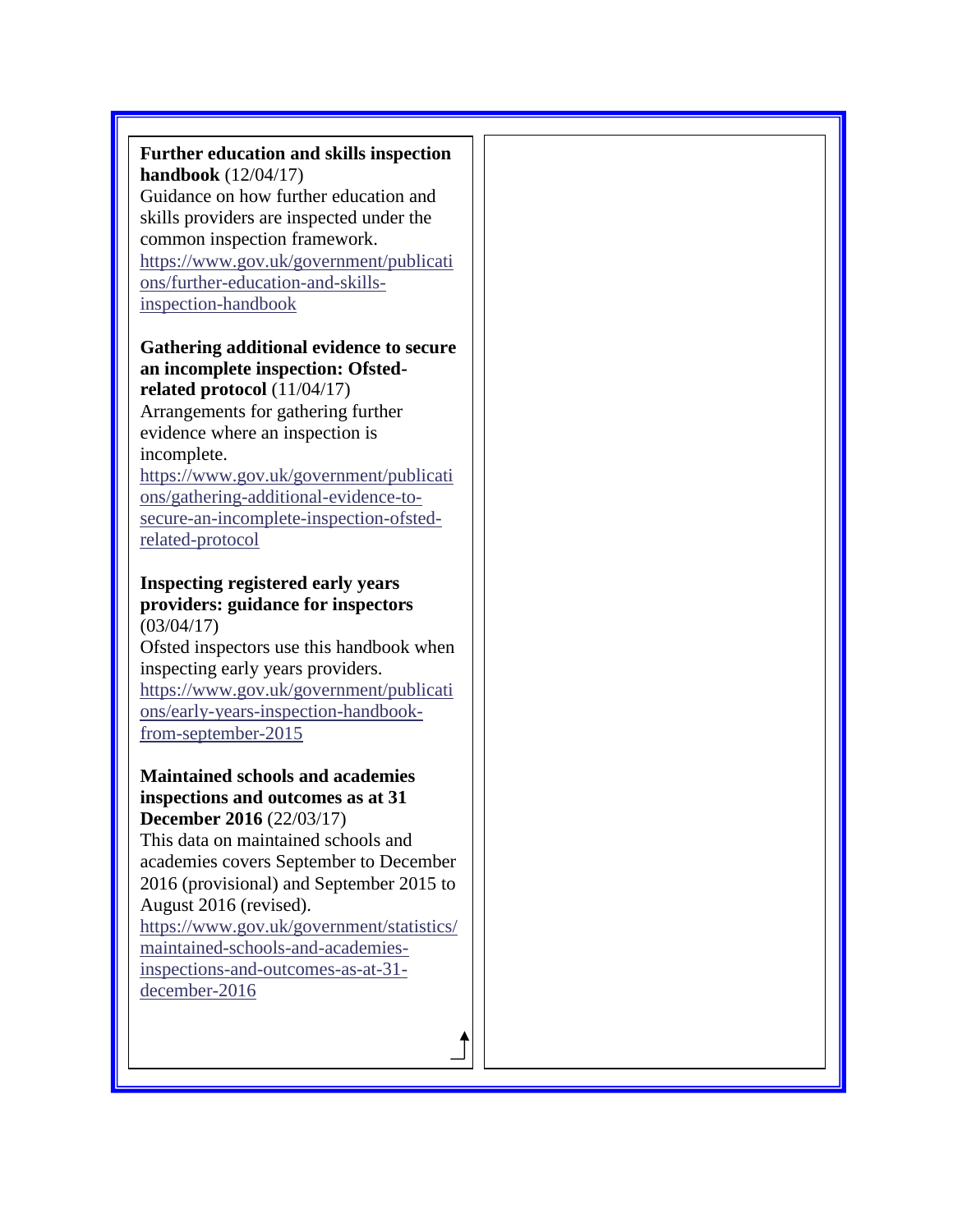# Consultations

**Open consultation - National fostering stocktake: call for evidence** (21/04/17) Sir Martin Narey and Mark Owers have been appointed to conduct a National fostering stocktake. As a first step, they are seeking views on the current state of foster care in England and how the prospects of children in care might be improved through changes to fostering.

We'd like to hear from the following about how to make fostering more effective:

- practitioners
- $\blacksquare$  academics
- foster carers
- $\blacksquare$  children in care
- children and adults who have left care

We're looking at:

- the types of fostering offered by providers
- $\blacksquare$  the status, role and function of foster carers in relation to other professionals
- how we commission, regulate and inspect fostering settings
- ▪what works best in fostering to improve outcomes for children and young people
- how we can improve the experiences of young people entering foster care, transitioning between placements, and leaving foster care

Closing date:  $16<sup>th</sup>$  June 2017 [https://www.gov.uk/government/consultati](https://www.gov.uk/government/consultations/national-fostering-stocktake-call-for-evidence) [ons/national-fostering-stocktake-call-for](https://www.gov.uk/government/consultations/national-fostering-stocktake-call-for-evidence)[evidence](https://www.gov.uk/government/consultations/national-fostering-stocktake-call-for-evidence) [https://consult.education.gov.uk/children](https://consult.education.gov.uk/children-in-care/national-fostering-stocktake-call-for-evidence-1/)[in-care/national-fostering-stocktake-call](https://consult.education.gov.uk/children-in-care/national-fostering-stocktake-call-for-evidence-1/)[for-evidence-1/](https://consult.education.gov.uk/children-in-care/national-fostering-stocktake-call-for-evidence-1/)

#### **Analysing family circumstances and education** (12/04/17)

We're seeking views on the methodology in our paper analysing the household income and educational outcomes of pupils in England.

The statistical paper describes a provisional methodology we used to calculate equivalised household income bands. We have done this by matching administrative income data from other government departments to anonymised pupil records.

It includes analysis on:

- educational outcomes at key stage 2 (age 11) and key stage 4 (age 16)
- $\blacksquare$  characteristics of schools attended
- family characteristics and size
- $\blacksquare$  effect of housing costs
- geographical distribution of households

The paper also outlines an approach to looking at ordinary working families.

Closing date:  $30<sup>th</sup>$  June 2017 [https://www.gov.uk/government/consulta](https://www.gov.uk/government/consultations/analysing-family-circumstances-and-education) [tions/analysing-family-circumstances](https://www.gov.uk/government/consultations/analysing-family-circumstances-and-education)[and-education](https://www.gov.uk/government/consultations/analysing-family-circumstances-and-education) [https://consult.education.gov.uk/school](https://consult.education.gov.uk/school-leadership-analysis-unit/analysing-family-circumstances-and-education-1/)[leadership-analysis-unit/analysing](https://consult.education.gov.uk/school-leadership-analysis-unit/analysing-family-circumstances-and-education-1/)[family-circumstances-and-education-1/](https://consult.education.gov.uk/school-leadership-analysis-unit/analysing-family-circumstances-and-education-1/)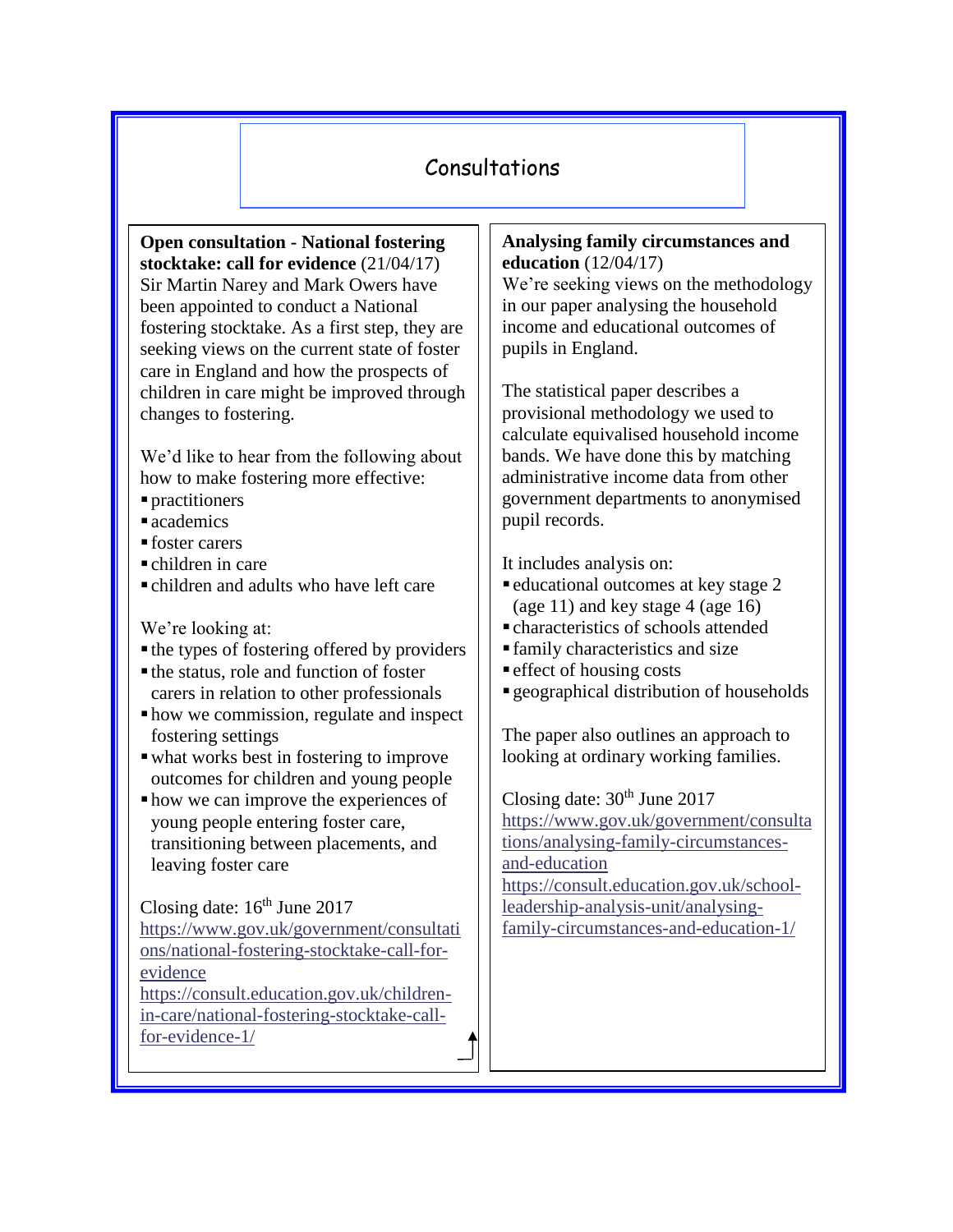# Consultations (continued)

#### **National standards and outcomes framework for children and young people** (31/03/17)

The Welsh Government are consulting on the National standards and outcomes framework for children and young people which will:

- identify the outcomes children and young people can expect in relation to children and young people's advocacy
- **Example 1** ensure that advocacy service providers and those commissioning them can be sure those standards are being achieved
- enable LAs to evidence the support children and young people will receive
- provide children with care and support needs with information about what they are entitled to.

Closing date: 23rd June 2017 [https://consultations.gov.wales/consultatio](https://consultations.gov.wales/consultations/national-standards-and-outcomes-framework-children-and-young-people) [ns/national-standards-and-outcomes](https://consultations.gov.wales/consultations/national-standards-and-outcomes-framework-children-and-young-people)[framework-children-and-young-people](https://consultations.gov.wales/consultations/national-standards-and-outcomes-framework-children-and-young-people)

#### **Consultation outcome - Children and young people's mental health: peer support** (28/03/17)

Summary of the responses we received and analysis of the findings, including a short analysis aimed at children and young people.

[https://www.gov.uk/government/consultati](https://www.gov.uk/government/consultations/children-and-young-peoples-mental-health-peer-support) [ons/children-and-young-peoples-mental](https://www.gov.uk/government/consultations/children-and-young-peoples-mental-health-peer-support)[health-peer-support](https://www.gov.uk/government/consultations/children-and-young-peoples-mental-health-peer-support)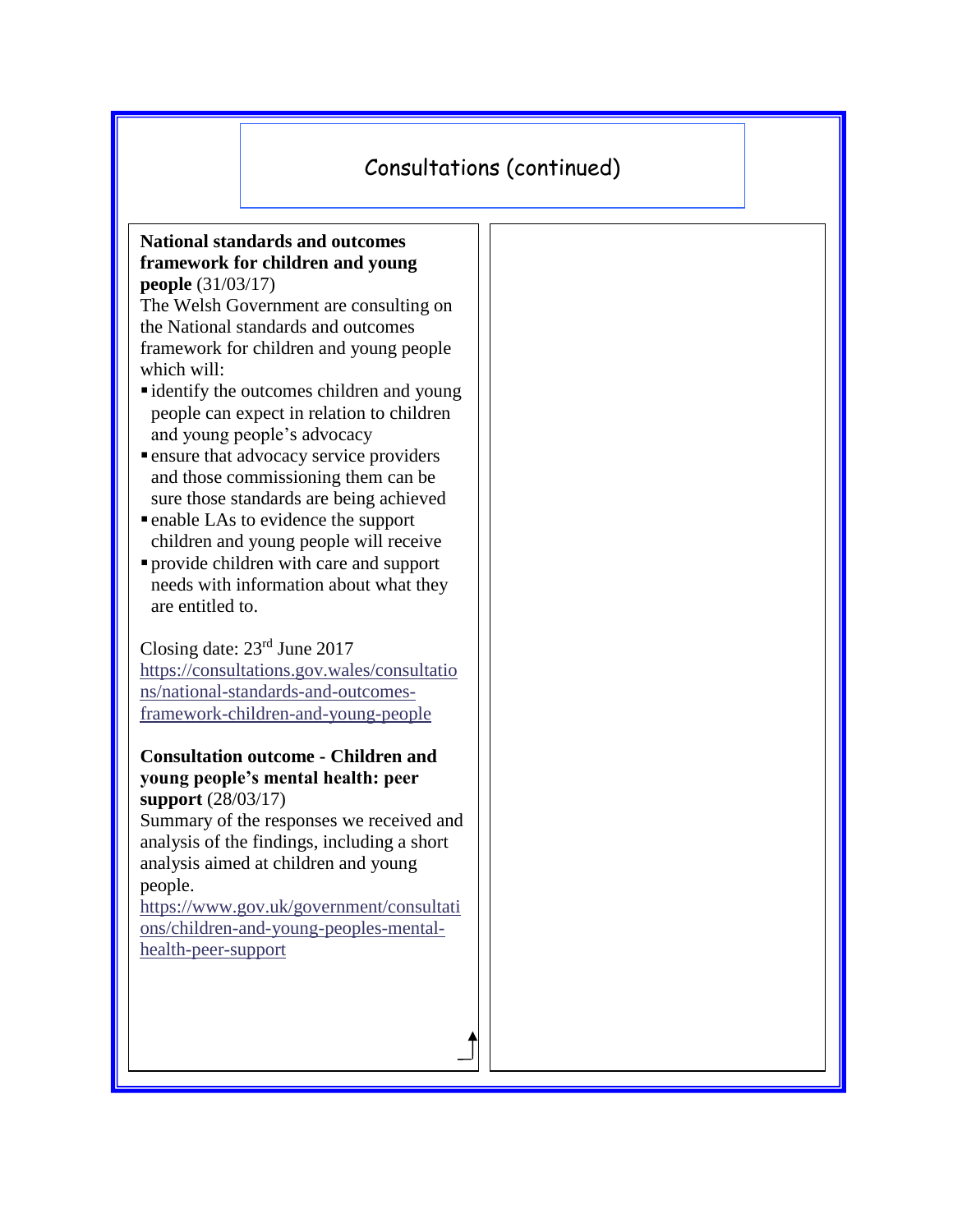# Conferences

# **Transforming Child Mental Health: Co-Production, Innovation and Impact**

13th July 2017 London £249 - £549 +  $VAT$ This conference, for those involved in commissioning and delivering children's mental health support, will enable you to:

- Hear a national policy overview and update on implementation of local transformation plans, from NHS England's lead for children and young people's mental health
- ▪Learn key skills for developing good mental health and high self-esteem in children and young people
- ▪Promote meaningful use of evidence to provide more effective child-centred support
- ▪Understand how participation across the mental health system, from promotion and prevention to commissioning, can improve support
- Hear how digital services can increase access, remove barriers and reduce stigma for young people
- ▪Learn how to support children and young people vulnerable to self-harming behaviour
- Hear how parenting interventions are reducing stresses and building capacity of parents of young children
- Promote resilience strategies with young people
- ▪Hear how community-based, youth-led mental health support has transformed young people's emotional wellbeing [http://www.mental-health-](http://www.mental-health-conference.com/174536)

[conference.com/174536](http://www.mental-health-conference.com/174536)

## **Safeguarding Teenagers: Supporting Mental Health & Protecting Young People Online**

18<sup>th</sup> May 2017 London £379 - £479 + VAT

This event will feature keynotes with leading experts and a choice of practical and interactive workshops including:

- ▪Mental Health: gain methods to build cost effective, in-school support to combat a lack of external services for older students
- Sexting: know how to highlight the legal consequences of sexting and give your students the knowledge and confidence to manage the pressures to conform
- ▪Self-harm: ensure that all staff can spot the early warning signs of teenagers self-harming and understand what their immediate response should be
- ▪Social Media: learn how to encourage a productive use, tackle abuse and understand the new dangers facing older students
- Anxiety  $&$  Depression: know how to support teenagers with anxiety and depression and enable them to manage anxiety around exams and social media [http://my.optimus-](http://my.optimus-education.com/conferences/SafeTeens17)

[education.com/conferences/SafeTeens17](http://my.optimus-education.com/conferences/SafeTeens17)